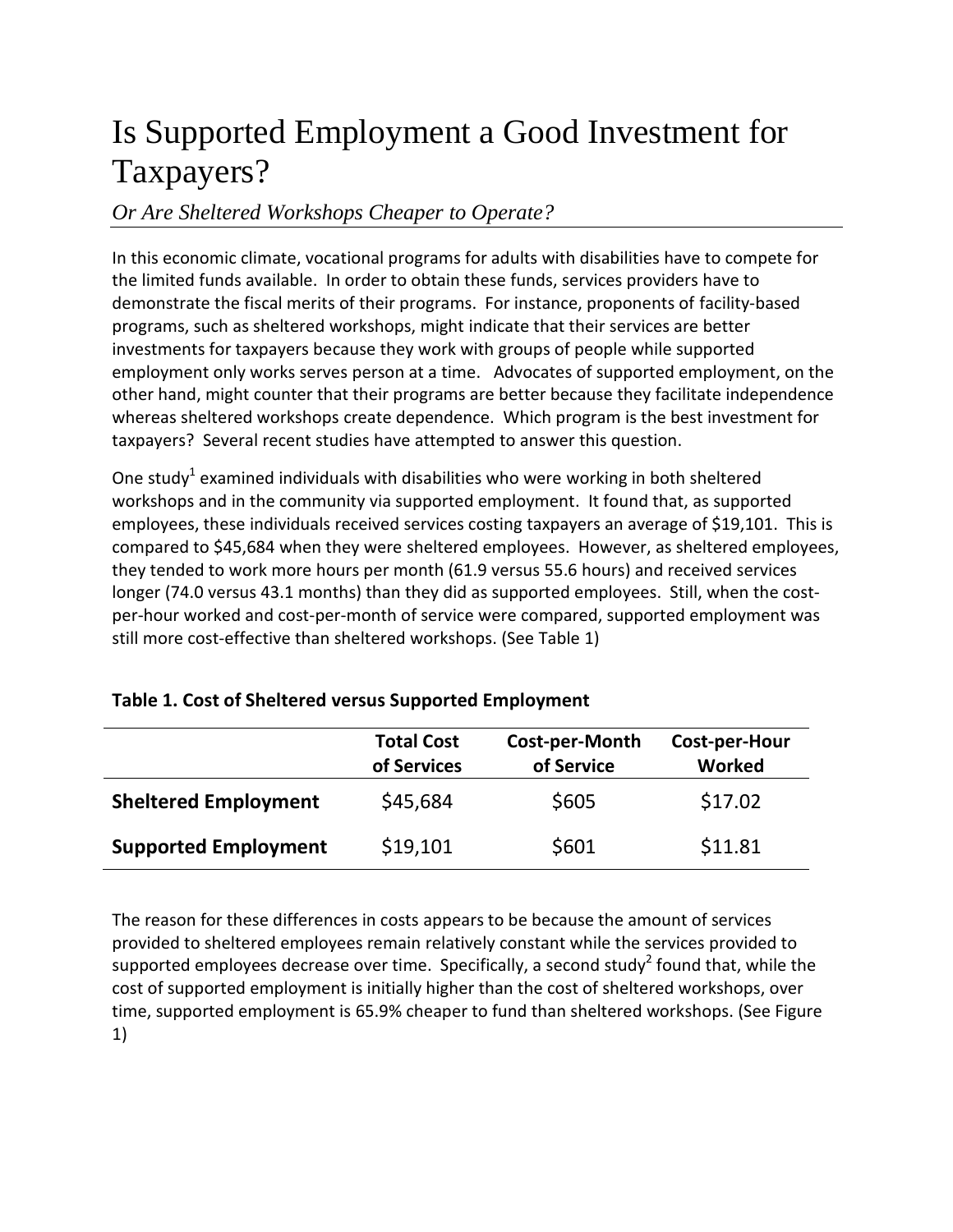CPSD Research Brief (December, 2013)





Although supported employment has been found to be less costly than sheltered employment over time, the question still remains: "Is supported employment a good investment for taxpayers?" That is, do the monetary benefits of supported employment outweigh its corresponding costs?

A third study<sup>3</sup> investigated this issue by examining all 231,204 supported employees served by Vocational Rehabilitation throughout the United States from 2002 to 2007. This study found that for every dollar used to fund supported employment, taxpayers receive \$1.46 back in the form of taxes paid, savings from alternative programs, and reduction in governmental subsidies. Further, this result was found regardless of the supported employee's disability (See Table 2). Moreover, even individuals with multiple disabilities have been found to be costefficient to serve in the community. They returned \$1.19 per \$1.00 of taxpayer investment; whereas, individuals with only one disability returned \$1.23.<sup>4</sup>

## **Table 2. Average Return-on-Investment for Taxpayers by Supported Employee Disability**

| <b>Disability</b>                | Return-on-Investment |
|----------------------------------|----------------------|
| <b>Traumatic Brain Injury</b>    | \$1.17               |
| <b>Intellectual Disabilities</b> | \$1.20               |
| Sensory Impairments              | \$1.35               |
| Autism                           | \$1.62               |